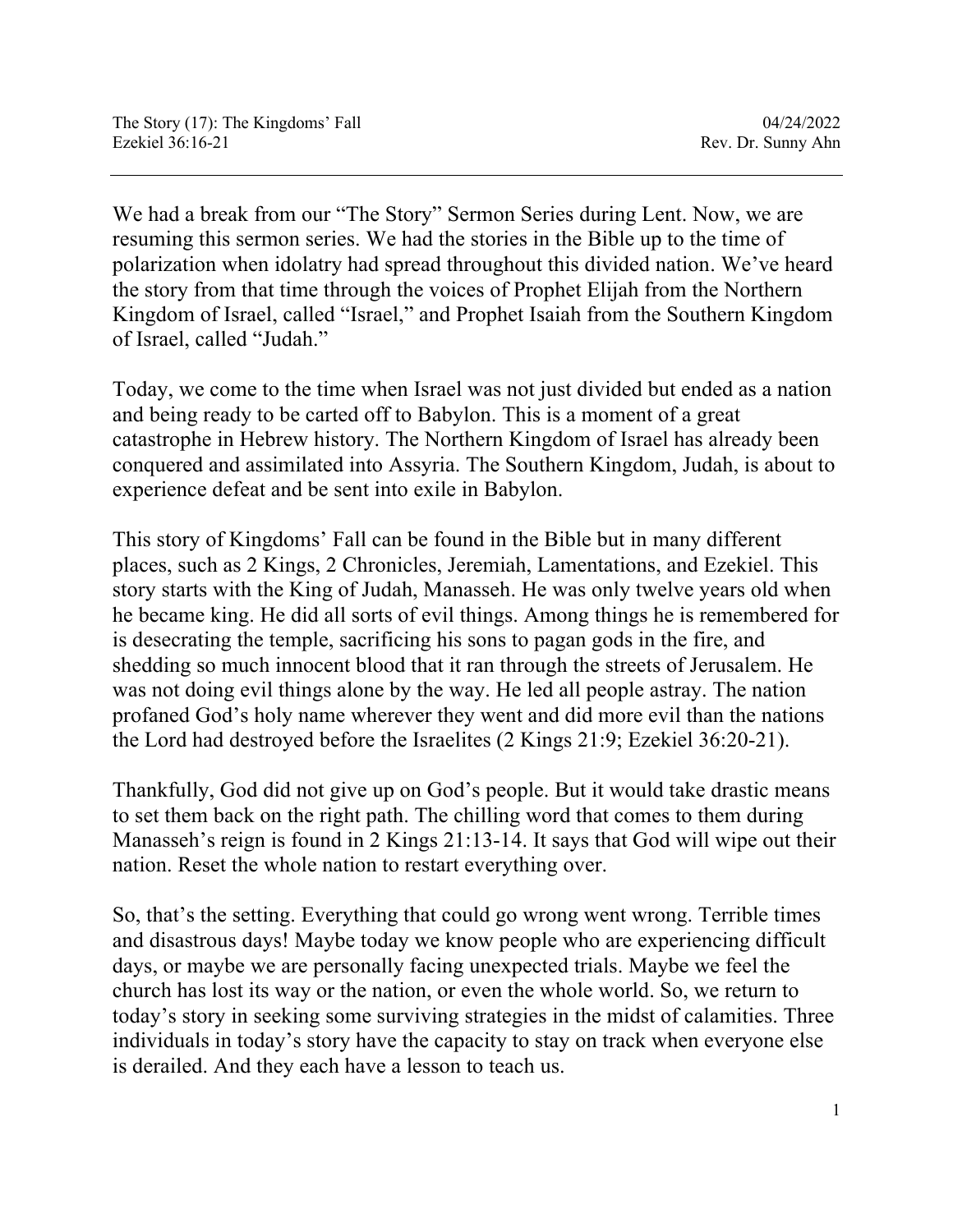The first person is **King Josiah**. He was only eight years old when he became king. Not like his grandfather, King Manasseh, however, he did what was right in the eyes of the Lord (2 Kings 22:2). The particular thing that happened during the reign of Josiah is that the "Book of the Law" is rediscovered. When high priest Hilkiah read the Book to him, he tore his clothes as he mourned and repented (2 Kings 22:11). He reformed the whole nation according to the Book. He discovered that when we take the words of the Holy Scripture with our seriousness, everything changes.

For many people today, the 66 books that make up the Bible are closed books. Unread. Unstudied. Unacted upon. The Bible has been described as "The least read best seller in all of history." That is one of the reasons we are doing this "The Story" sermon series. Biblical illiteracy is at epidemic proportions, even among church-going folks. How is our Bible on our bookshelves or on the phone? How often do we open it up and read it?

I am not talking about Bible study or Bible reading as an intellectual discipline. I am talking about reading Scripture prayerfully, in conversation with and in the presence of God, and seeking the illumination of God's Holy Spirit. The Word of the Holy Scripture is useful for teaching, rebuking, correcting, and training in righteousness (2 Timothy 3:16). It is very useful for all times in all circumstances, especially when we are in the midst of calamities. King Josiah points us to this importance of Scripture. Are we using what we have in our daily lives?

The second person in today's story is **Prophet Jeremiah**. If King Josiah speaks to us about the discipline of Scripture reading, then Prophet Jeremiah's life points us to the value of transparent prayer. Prophet Jeremiah told it as he saw it. Jeremiah accepted His call to be God's Prophet, but he was not at all happy about it. His transparent prayers recorded in the Book of Jeremiah (12:1-4, 15:15-18, 20:7-18) are mixed with many emotions about the situation and how an unpleasant message he had to deliver to people. He is known as a weeping or crying prophet because his heart was so tender to deliver God's hard message to God's people. He even wrote the Book of Lamentations about it.

What Prophet Jeremiah says to those of us who are in the midst of calamities is this: "Do not suppress your emotions." Whether it is anger, sadness, grief, or frustration, just let God know honestly how we feel and what we are going through. The scripture says, "Do not be anxious about anything, but in everything,